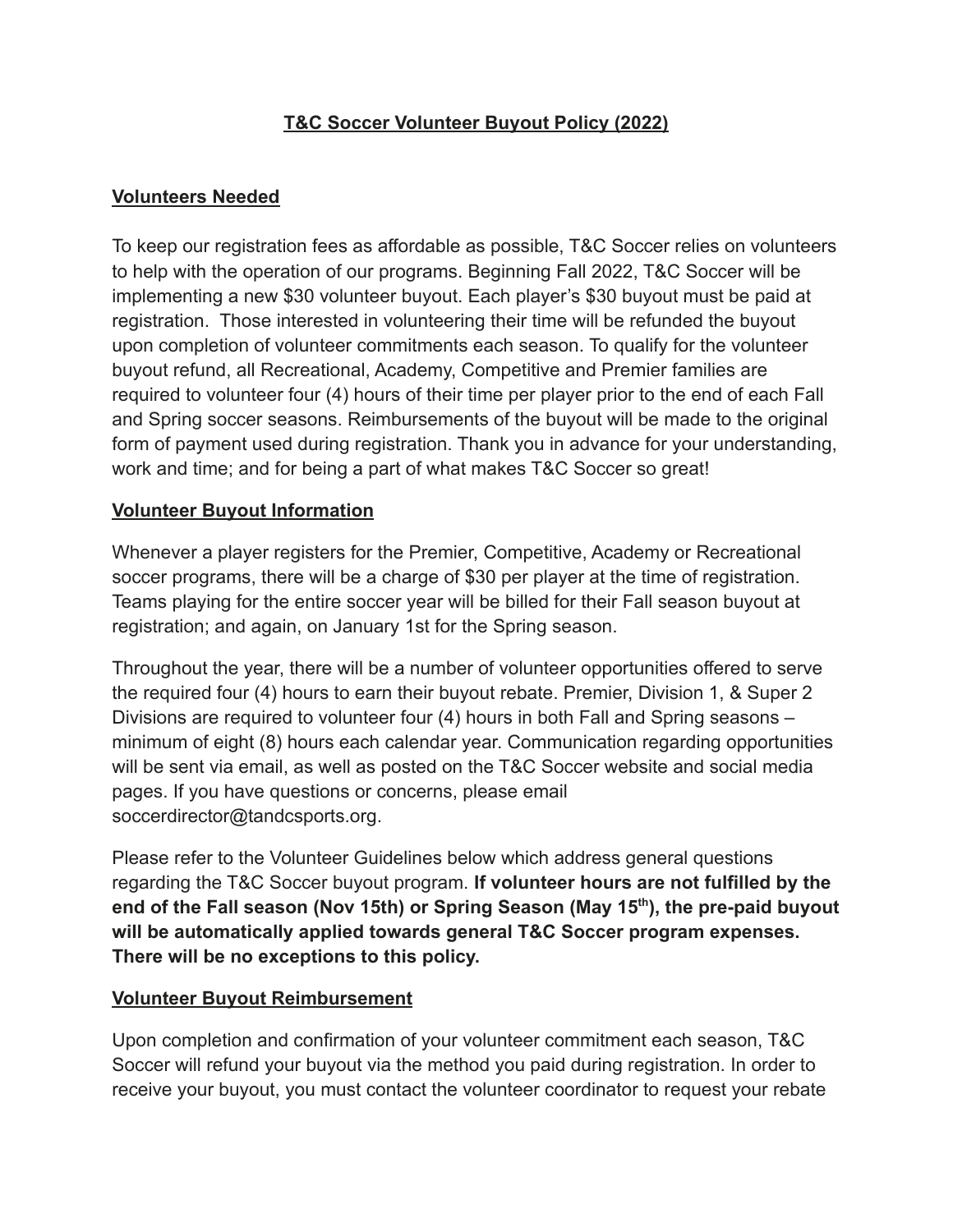upon completion of your 4 hr volunteer commitment. All rebate requests must be made before November 30<sup>th</sup> for the Fall season and May 30<sup>th</sup> for the Spring Season.

### **Unpaid/Unclaimed Buyout Fees**

Parents who volunteer may elect to donate their buyout fee to T&C Soccer. Upon request, a tax-deductible receipt will be given to these parents. For those that have not made a request for their buyout rebate by Nov  $30<sup>th</sup>$  each Fall or May  $30<sup>th</sup>$  each Spring, proceeds will be automatically applied towards general T&C Soccer program expenses. Records will be kept for those who wish to receive a tax-deductible receipt.

### **Volunteer Guidelines**

**How can I earn my \$30 buyout fee rebate?** By completing a minimum of 4 hours of volunteering in one or more of the various duties below.

# **Approved volunteer opportunities follow:**

**Recreational or Competitive Head Coach:** Leads the team in practice activities, manages the team during the games, and helps players stay focused during the games/practice. Head Coaches will be exempt from the buyout, however, if you register to be a head coach and you do not fulfill that role, you will be invoiced the \$30 buyout and expected to complete the required volunteer hours in another volunteer capacity.

**Competitive or Rec Assistant Coach:** Helps the head coach during practice activities, during the games, and players stay focused during games/practices. Assistant Coaches' rebates will be paid-out mid-season once their head coach has verified the assistant coach has meet the minimum volunteer commitment for the season.

**Team Manager (U11 - U18 ONLY):** Helps head coach with tournament registration, team communications and manages the team's finances. Team Managers will be refunded their volunteer buyout mid-season once their head coach has verified the Team Manager has meet the minimum volunteer commitment for the season.

**Referee:** Like any youth soccer organization, T&C Soccer is always in need of more referees. We offer referee certification clinics to help educate you and get you through the basic qualifications. Once you have refereed enough games to cover your 4 volunteer hours, you will be eligible to be refunded the buyout.

**Game Day Opening/Closing Volunteer:** Assists with set-up or take-down on game days; includes arranging D4 goals, setting up corner flags, EZ-Ups and benches and opening/closing bathrooms. (2-hour time slot)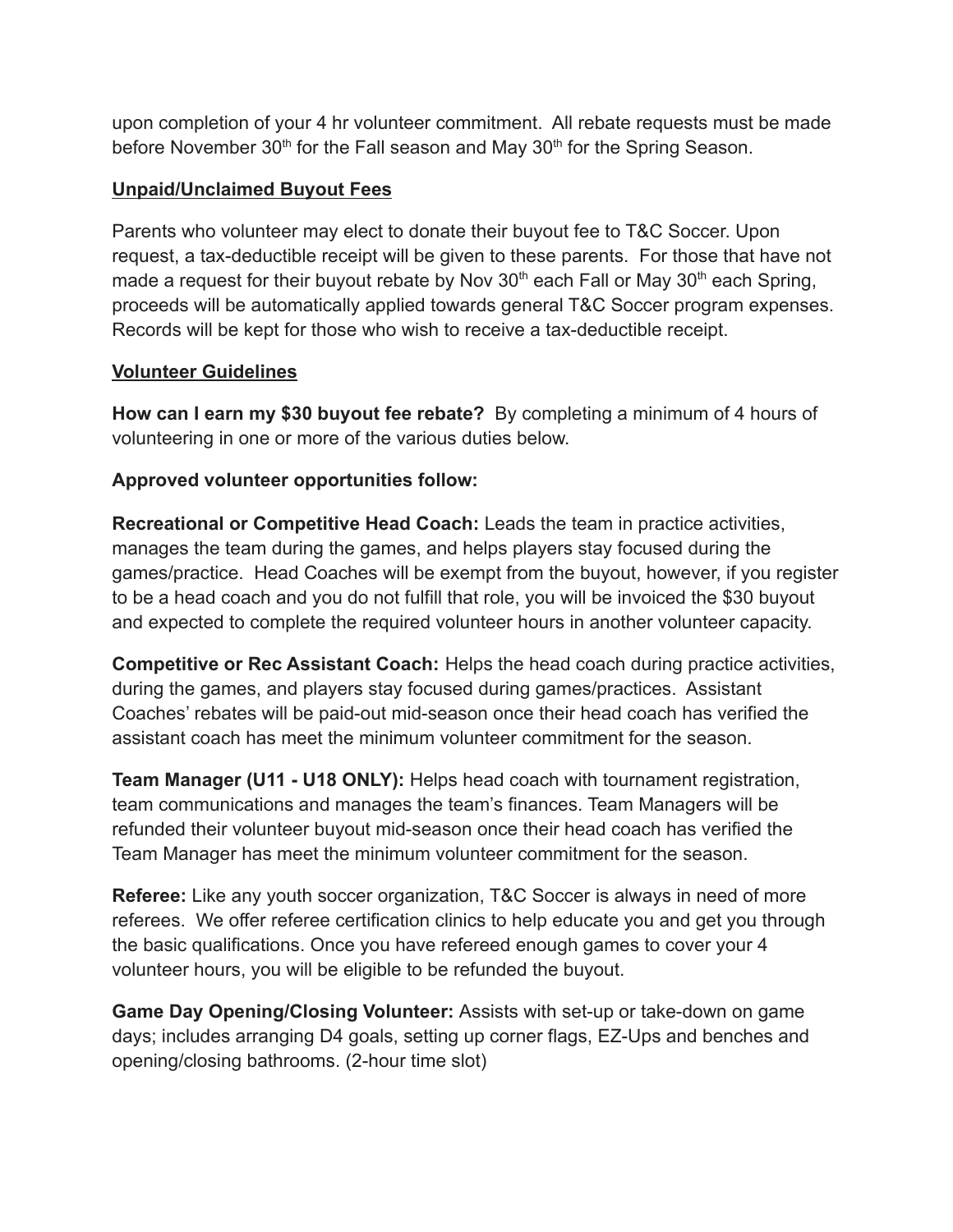**Game Day Duty Volunteer:** Assists with greeting soccer guests, providing directions to soccer fields, providing general assistance at the soccer shed, trash disposal and/or giving people rides on the golf cart to and from the fields. (2-hour time slot)

**Field Day Volunteer:** Assists with prepping the fields prior to the start of the season or mid-season, as needed: repairing and/or replacing nets, goals, benches, fences, etc. (2-hour time slot)

**Uniform Distribution:** Assists with organizing and distributing Recreational D4 and D3 uniforms. (2-hour time slot)

**Tournament Support:** Tournaments are held in the Fall and Spring with a variety of volunteer opportunities. (2-hour time slot)

**Volunteer Coordinator:** Assists Soccer Director with volunteer organization, recruitment and communication. (Ongoing admin role each season)

**Committee Member:** Works closely with the Soccer Director and Advisory Board filling roles on various committees. (Ongoing admin role each season)

# **Q&A**

**Does "helping" my rec coach if he or she is not able to be there for a game or practice count towards my volunteer hours?** No. If, however, a coach cannot complete their season and you are stepping in to coach and the club has been notified, then this will count. Simply helping a coach fill in for a game or a practice will not count towards your volunteer hours.

**Does volunteering to serve as Team Parent for Rec (D4) team count towards volunteer hours?** No, however we encourage you as a team parent to support your volunteer coaches by assisting with any duties that may cause a distraction to "on-the-field" coaching duties, i.e. organizing snacks for the kids, end of season parties, etc, but this is not a role that will count towards individual volunteer hours.

**How can I find out about volunteer opportunities?** Throughout the season, emails will be sent to all players' families with information on volunteer opportunities with a link to sign up. When larger event opportunities are available, such as our Fall or Spring tournaments, there will be Facebook posts as well.

**The sign up is full, now what?** Sign-ups for preferred volunteer opportunities fill up fast. T&C Soccer has over 1500 members so keep watching your email and check the sign-up sheet often. There may be last minute cancellations. If the cancellations are caught in time, notifications may be sent looking for new volunteers. The volunteer coordinator will send communications when there is a last minute opening or volunteer